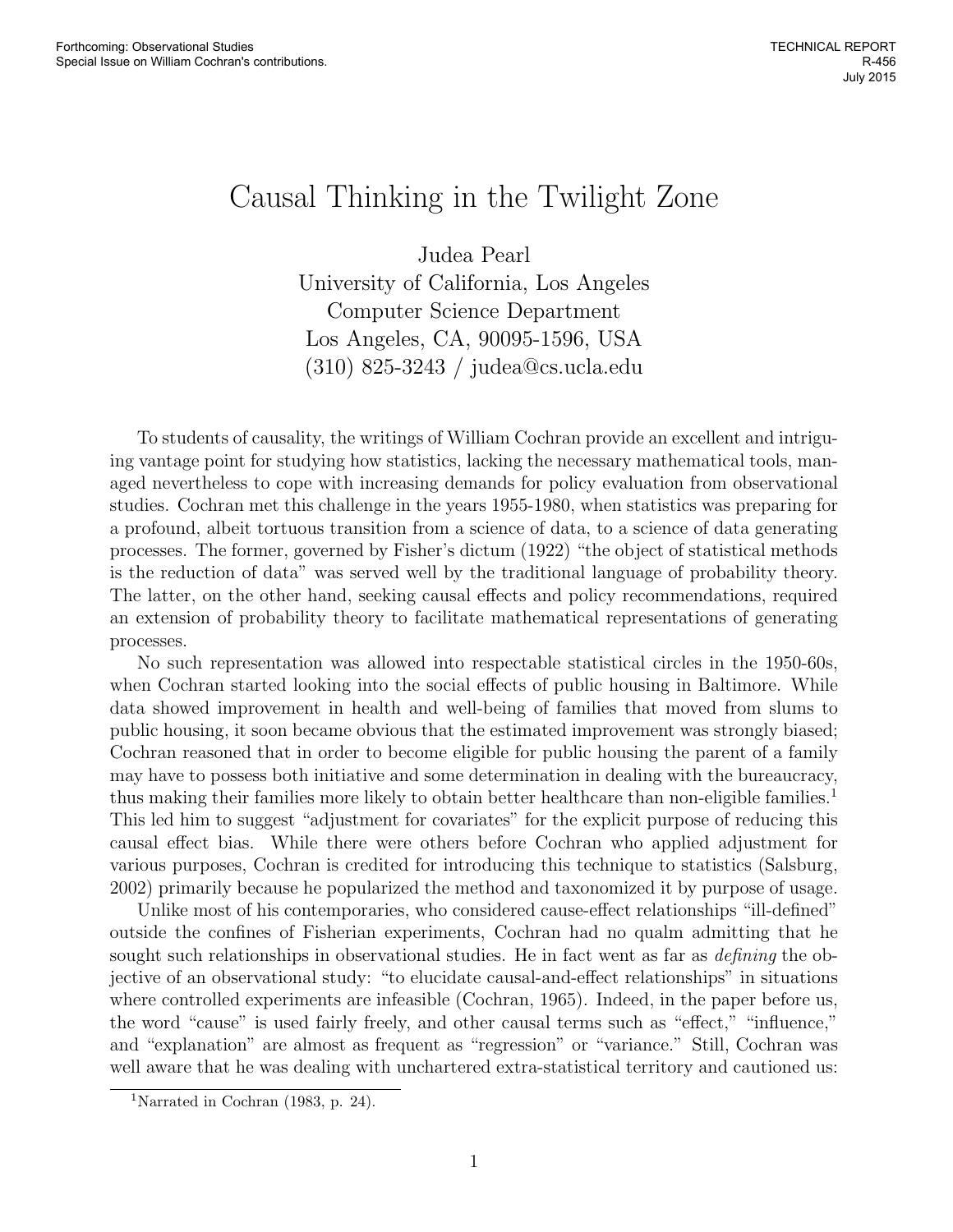"Claim of proof of cause and effect must carry with it an explanation of the mechanism by which this effect is produced."

Today, when an analyst declares that a claim depends on "the mechanism by which an effect is produced" we expect the analyst to specify what features of the mechanism would make the claim valid. For example, when Rosenbaum and Rubin (1983) claimed that propensity score methods may lead to unbiased estimates of causal effects, they conditioned the claim on a counterfactual assumption named "strong ignorability." Such identifying assumptions, though cognitively formidable, provided a formal instrument for proving that some adjustments can yield unbiased estimates. Similarly, when a structural analyst makes the claim that an "indirect effect" is estimable from observational studies, the claim must follow assumptions about the structure of the underlying graph which, again, assures us of zero-bias estimates (see Pearl (2014b)).

Things were quite different in Cochran's era; an appeal to "a mechanism," like an appeal to "subject matter information" stood literally for a confession of helplessness, since "mechanisms" and causal relationships had no representation in statistics. Structural equation models (SEM), the language used by economists to represent mechanisms, were deeply mistrusted by statisticians, who could not bring themselves to distinguish structural from regression models (Guttman, 1977; Freedman, 1987; Cliff, 1983; Wermuth, 1992; Holland, 1995).<sup>2</sup> Counterfactuals, on the other hand, were still in the embryonic state that Neyman left them in – symbols with no model, no formal connection to realizable variables, and no inferential machinery with which to support or refute claims.<sup>3</sup> Fisher's celebrated advice: "make your theories elaborate" was no help in this transitional era of pre-formal causation; there is no way to elaborate on a theory that cannot be represented in some language.

It is not surprising, therefore, that Cochran's conclusions are quite gloomy:

"It is well known that evidence of a relationship between x and  $y$  is no proof that x causes y. The scientific philosophers to whom we might turn for expert guidance on this tricky issue are a disappointment. Almost unanimously and with evident delight they throw the idea of cause and effect overboard. As the statistical study of relationships has become more sophisticated, the statistician might admit, however, that his point of view is not very different, even if he wishes to retain the terms cause and effect."

It is likewise not surprising that in the present article, Cochran does not offer readers any advice on which covariates are likely to reduce bias and which would amplify bias. Any such advice, as we know today, requires a picture of reality, which Cochran understood to be both needed and lacking at his time.<sup>4</sup> On the positive side, though, he did have the vision to anticipate the emergence of a new type of research paradigm within statistics, a paradigm centered on mechanisms:

<sup>2</sup>This mistrust persists to some degree even in our century, see Berk (2004) or Sobel (2008).

<sup>3</sup>These had to wait for Rubin (1974), Robins (1986), and the structural semantics of Balke and Pearl (1994).

<sup>4</sup>To the best of my knowledge, the only adjustment-related advice in the entire statistics literature prior to 1980 was Cox's warning that "the concomitant observations be quite unaffected by the treatments" (Cox, 1958, p. 48); an exceptional defiance of an unwritten taboo against the use of data-generating models.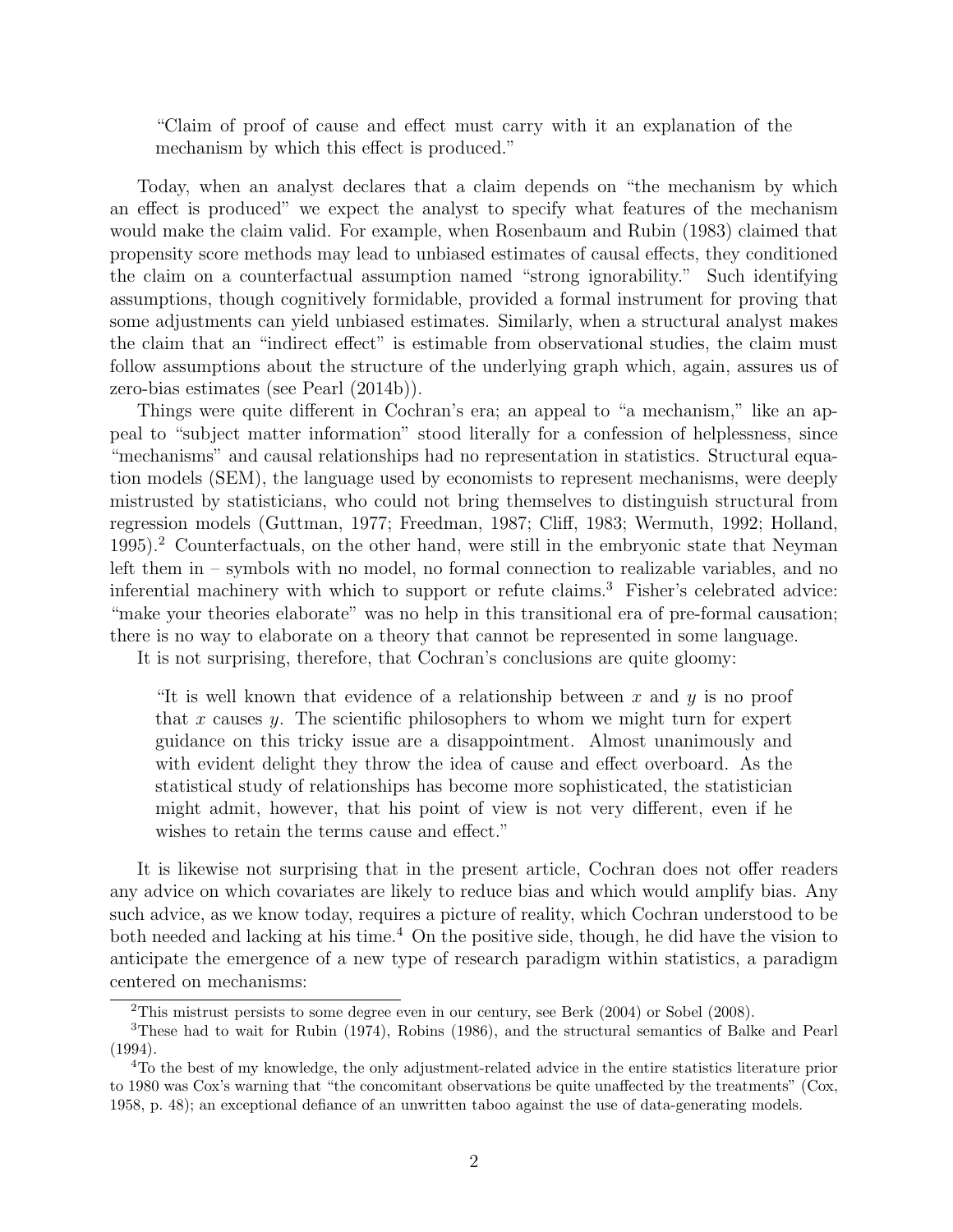"A claim of proof of cause and effect must carry with it an explanation of the mechanism by which the effect is produced. Except in cases where the mechanism is obvious and undisputed, this may require a completely different type of research from the observational study that is being summarized."

I believe the type of research we see flourishing today, based on a symbiosis between the graphical and counterfactual languages (Morgan and Winship, 2014; VanderWeele, 2015; Bareinboim and Pearl, 2015) would perfectly meet Cochran's vision of a "completely different type of research." This research differs fundamentally from the type of research conducted in Cochran's generation. First, it commences with a commitment to understanding what reality must be like for a statistical routine to succeed and, second, it represents reality in terms of data-generating models (read: "mechanisms"), rather than probability distributions.

Encoded as nonparametric structural equations, these models have led to a fruitful symbiosis between graphs and counterfactuals and have unified the potential outcome framework of Neyman, Rubin, and Robins with the econometric tradition of Haavelmo, Marschak, and Heckman. In this symbiosis, counterfactuals (potential outcomes) emerge as natural byproducts of structural equations and serve to formally articulate research questions of interest. Graphical models, on the other hand, are used to encode scientific assumptions in a qualitative (i.e., nonparametric) and transparent language and to identify the logical ramifications of these assumptions, in particular their testable implications.<sup>5</sup>

A summary of results emerging from this symbiotic methodology is given in Pearl (2014a) and includes complete solutions<sup>6</sup> to several long-standing problem areas, ranging from policy evaluation (Tian and Shpitser, 2010) and selection bias (Bareinboim et al., 2014) to external validity (Bareinboim and Pearl, 2015; Pearl and Bareinboim, 2014) and missing data (Mohan et al., 2013).

This development has not met with universal acceptance. Cox and Wermuth (2015), for example, are still reluctant to endorse the tools that this symbiosis has spawned, questioning in essence whether interventions cannot be mathematized.<sup>7</sup> Others regard the symbiosis as unscientific (Rubin, 2008) or less than helpful (Imbens and Rubin, 2015, p. 22), insisting for example that investigators should handle ignorability judgments by unaided intuition.

I strongly believe, however, and I say it with a deep sense of responsibility, that future explorations of observational studies will rise above these inertial barriers and take full advantage of the tools that the graphical-counterfactual symbiosis now offers.

<sup>&</sup>lt;sup>5</sup>Note that the potential outcome framework alone does not meet these qualifications. Scientific assumptions must be converted to conditional ignorability statements (Rosenbaum and Rubin, 1983; Imbens and Rubin, 2015) which, being cognitively formidable, escape the scrutiny of plausibility judgment and impede the search for their testable implications.

<sup>6</sup>By "complete solution" I mean a method of producing consistent estimates of (causal) parameters of interests, applicable to any hypothesized model, and accompanied by a proof that no other method can do better except by strengthening the model assumptions.

<sup>7</sup>Unwittingly, the very calculus that they reject happens to resolve the problem that they pose ("indirect confounding") in just four steps (Pearl, 2015a, http://www.mii.ucla.edu/causality/; Pearl, 2015b).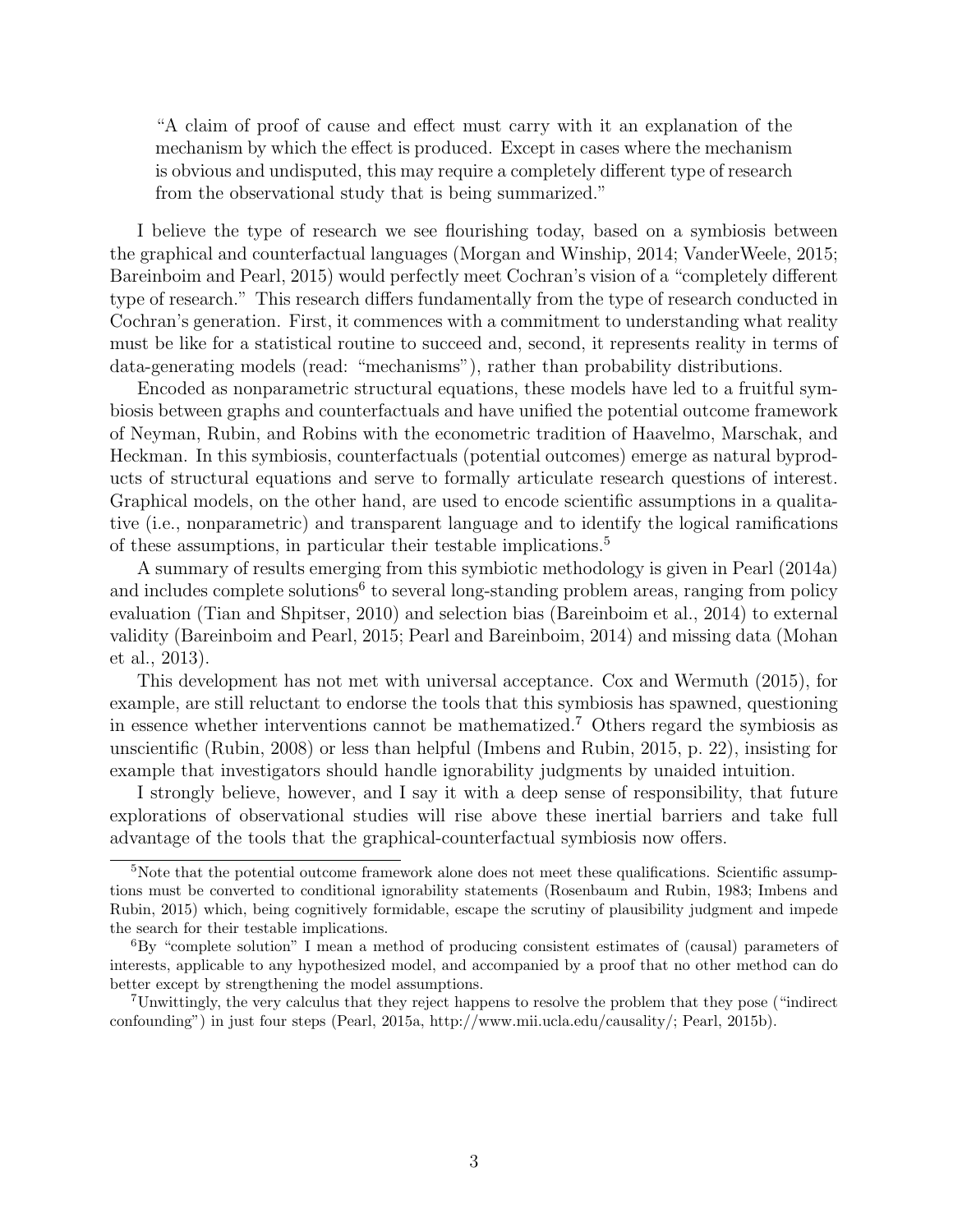## References

- BALKE, A. and PEARL, J. (1994). Counterfactual probabilities: Computational methods, bounds, and applications. In Uncertainty in Artificial Intelligence 10 (R. L. de Mantaras and D. Poole, eds.). Morgan Kaufmann, San Mateo, CA, 46–54.
- BAREINBOIM, E. and PEARL, J. (2015). Causal inference from big data: Theoretical foundations and the data-fusion problem. Tech. Rep. R-450,  $\langle \text{http://ftp.cs.ucla.edu/public/stat_ser/r450.pdf}\rangle$ , Department of Computer Science, University of California, Los Angeles, CA. Forthcoming, *Proceedings of the National* Academy of Sciences.
- BAREINBOIM, E., TIAN, J. and PEARL, J. (2014). Recovering from selection bias in causal and statistical inference. In Proceedings of the Twenty-eighth AAAI Conference on Artificial Intelligence (C. E. Brodley and P. Stone, eds.). AAAI Press, Palo Alto, CA. Best Paper Award,  $\langle \text{http://ftp.cs.ucla.edu/pub/stat_ser/r425.pdf}\rangle$ .
- BERK, R. (2004). *Regression Analysis: A Constructive Critique*. Sage, Thousand Oaks, CA.
- Cliff, N. (1983). Some cautions concerning the application of causal modeling methods. Multivariate Behavioral Research 18 115–126.
- COCHRAN, W. (1965). The planning of observational studies of human population. *Journal* of the Royal Statistical Society (Series A)  $128$  234–255.
- COCHRAN, W. G. (1983). Planning and Analysis of Observational Studies. Wiley, New York.
- Cox, D. (1958). The Planning of Experiments. John Wiley and Sons, NY.
- Cox, D. and Wermuth, N. (2015). Design and interpretation of studies: Relevant concepts from the past and some extensions. Observational Studies, to appear. URL http://arxiv.org/pdf/1505.02452v1.pdf
- Fisher, R. (1922). On the mathematical foundations of theoretical statistics. Philosophical Transactions of the Royal Society of London, Series A 222 311.
- FREEDMAN, D. (1987). As others see us: A case study in path analysis (with discussion). Journal of Educational Statistics 12 101–223.
- GUTTMAN (1977). What is not what in statistics. The Statistician  $2681-107$ .
- HOLLAND, P. (1995). Some reflections on Freedman's critiques. Foundations of Science 1 50–57.
- IMBENS, G. W. and RUBIN, D. B. (2015). Causal Inference for Statistics, Social, and Biomedical Sciences: An Introduction. Cambridge University Press, New York, NY.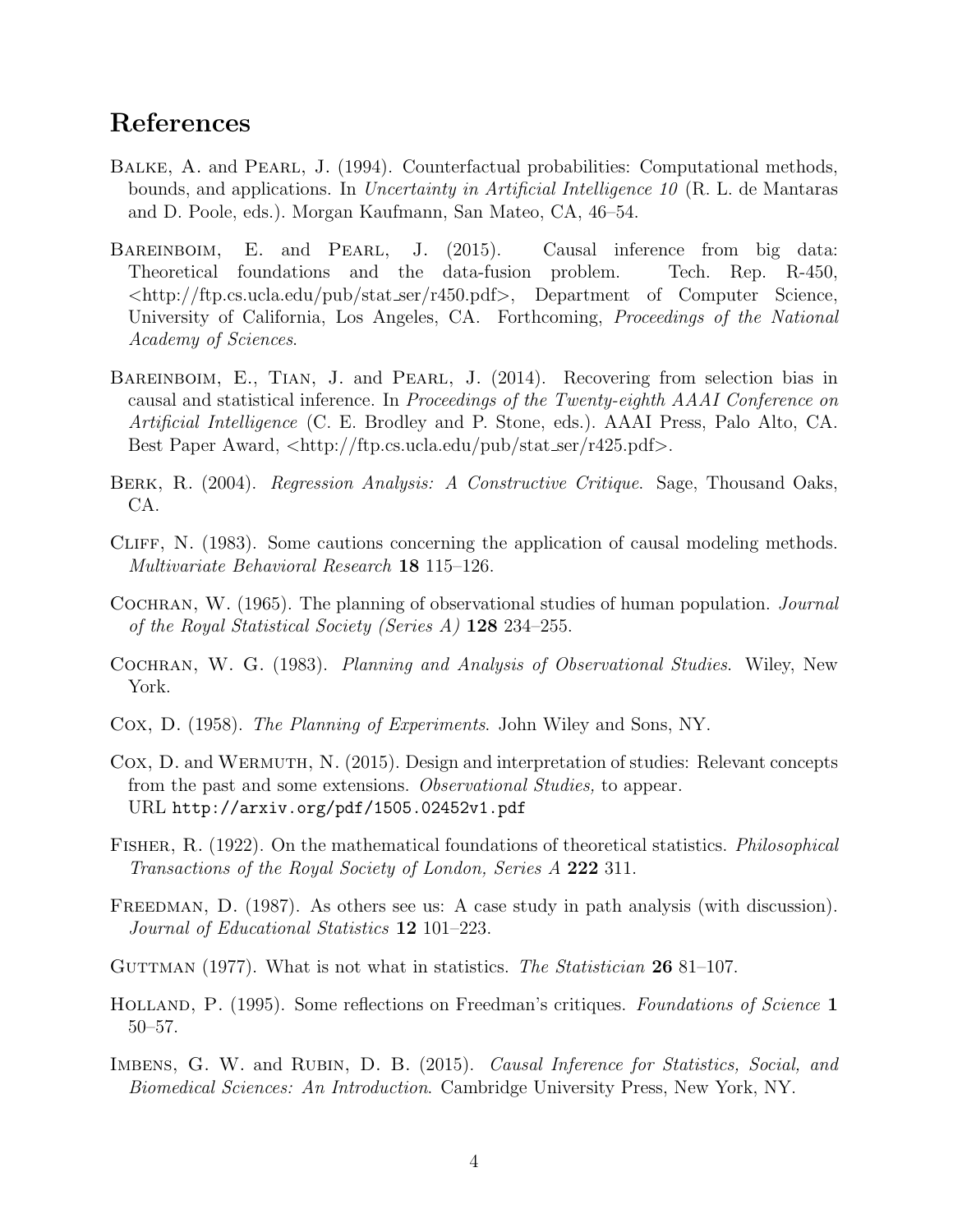- Mohan, K., Pearl, J. and Tian, J. (2013). Graphical models for inference with missing data. In Advances in Neural Information Processing Systems 26 (C. Burges, L. Bottou, M. Welling, Z. Ghahramani and K. Weinberger, eds.). Curran Associates, Inc., 1277–1285. URL http://papers.nips.cc/paper/4899-graphical-models-for-inference-with-missing-data.
- MORGAN, S. L. and WINSHIP, C. (2014). Counterfactuals and Causal Inference: Methods and Principles for Social Research (Analytical Methods for Social Research. 2nd ed. Cambridge University Press, New York, NY.
- PEARL, J. (2014a). The deductive approach to causal inference. *Journal of Causal Inference* 2 115–129.
- PEARL, J. (2014b). Interpretation and identification of causal mediation. *Psychological* Methods 19 459–481.
- PEARL, J. (2015a). Indirect Confounding and Causal Calculus (On three papers by Cox and Wermuth). Blog entry: http://www.mii.ucla.edu/causality/.
- Pearl, J. (2015b). Indirect Confounding and Causal Calculus (On three papers by Cox and Wermuth). Tech. Rep. R-457,  $\langle$ http://ftp.cs.ucla.edu/pub/stat\_ser/r457.pdf>, Department of Computer Science, University of California, Los Angeles, CA.
- PEARL, J. and BAREINBOIM, E. (2014). External validity: From do-calculus to transportability across populations. *Statistical Science* 29 579–595.
- Robins, J. (1986). A new approach to causal inference in mortality studies with a sustained exposure period – applications to control of the healthy workers survivor effect. Mathematical Modeling 7 1393–1512.
- ROSENBAUM, P. and RUBIN, D. (1983). The central role of propensity score in observational studies for causal effects. Biometrika 70 41–55.
- Rubin, D. (1974). Estimating causal effects of treatments in randomized and nonrandomized studies. Journal of Educational Psychology 66 688–701.
- RUBIN, D. (2008). Author's reply (to Ian Shrier's Letter to the Editor). Statistics in Medicine 27 2741–2742.
- Salsburg, D. (2002). The Lady Tasting Tea: How Statistics Revolutionized Science in the Twentieth Century. Henry Holt and Company, LLC, New York, NY.
- SOBEL, M. (2008). Identification of causal parameters in randomized studies with mediating variables. Journal of Educational and Behavioral Statistics 33 230–231.
- TIAN, J. and SHPITSER, I. (2010). On identifying causal effects. In *Heuristics, Probability* and Causality: A Tribute to Judea Pearl (R. Dechter, H. Geffner and J. Halpern, eds.). College Publications, UK, 415–444.
- VANDERWEELE, T. (2015). Explanation in Causal Inference: Methods for Mediation and Interaction. Oxford University Press, New York, NY.